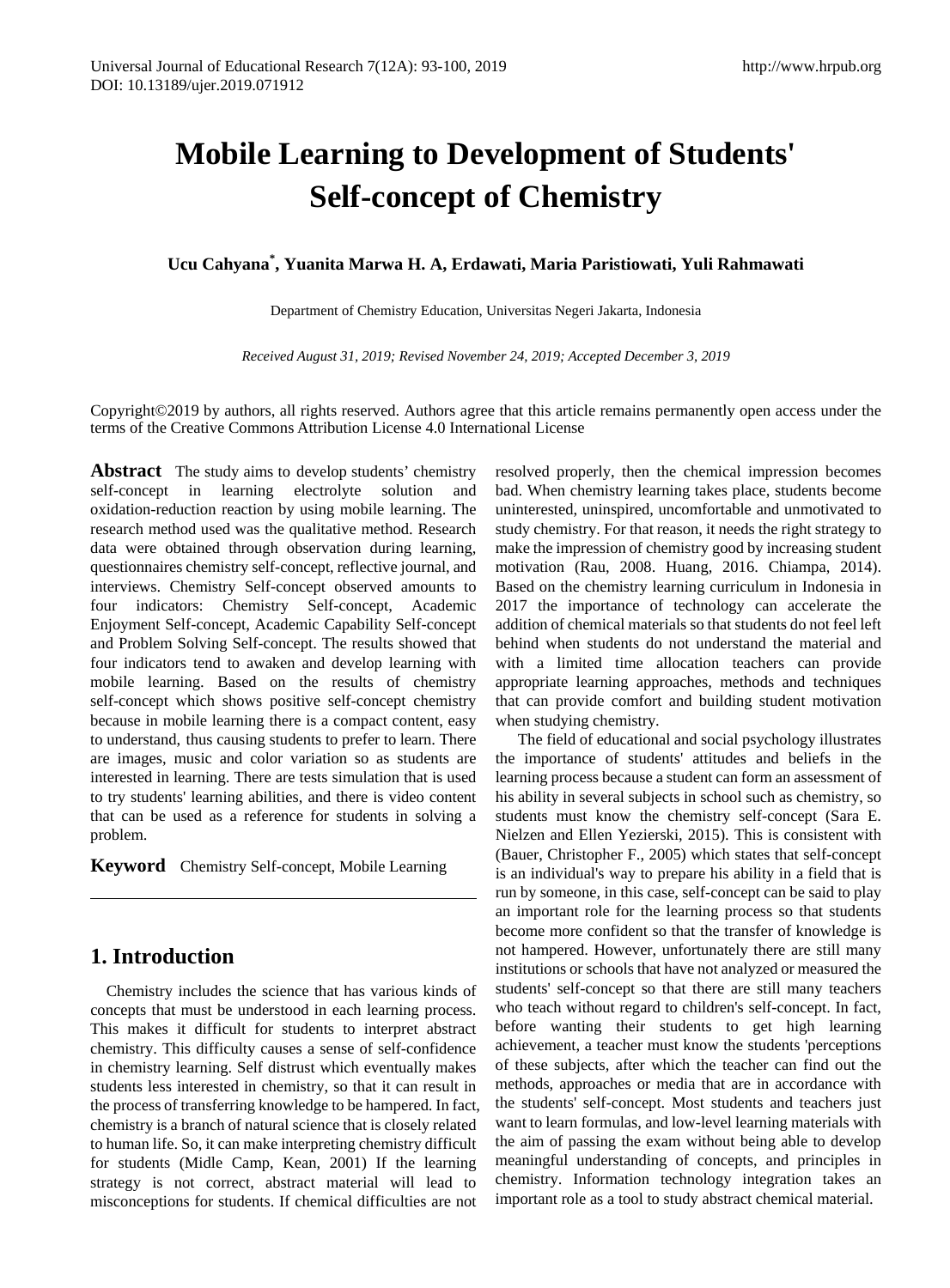Currently in the 21st Century, the development of information and communication technology is very rapid. Information Technology is the knowledge needed to manage information so that information can be searched easily and accurately, information can be in the form of writing, sound, pictures and videos. The rapid development of information technology is marked by the development of communication devices, namely mobile phones. Now mobile phones have many features that can make it easier for humans so that mobile phones can be called smartphones. Almost all activities have used technology, and all can be accessed easily using a smartphone. The world of education also utilizes smartphone sophistication as a learning medium that can support the learning process. Currently written teaching materials in the form of books such as modules have been made a lot, but the teaching materials displayed in ICT-based audio-visual media (Information and Communication technology) have not been done much. The use of unlimited time and place has made many researchers conduct research on cellular learning, and international cellular learning has been studied, and new findings obtained including students can increase their cognitive awareness, because discussions that often use relevant sources of cellular learning can facilitate teenage thinking, can help students in solving problems (Lai, 2014), and content contained in mobile learning can motivate students to learn (Martin, 2013), and media can make students learn, because media is the key to learning success (Hwang, 2014) learning mobile can train students in critical thinking (Cavus, 2009), mobile learning can help students solve problems in chemistry (Jehan, 2011), etc.

Relevant journals and research (Wu, 2016) that mobile learning provides a significant positive effect on self-concept in learning habits are felt useful and can provide ease of use in the learning process. The next relevant journal and research is Rad (2015) which shows the results that mobile learning can improve achievement motivation, emotional experience, self-concept, and self-confidence compared to traditional learning. However, self-concept in this journal emphasizes that teacher's expression when teaching can influence students' self-concept to know their success or failure of the two relevant journals the self-concept discussed is self-concept in the field of psychology. Therefore, there needs to be research that analyzes in depth the concept of self in the field of education, namely students' self-concept in chemistry through the use of Mobile learning media.

# **2. Literature Review**

Mobile learning (M-Learning) is defined as wireless, digital, and technological devices, generally produced for the public, used by students because they participate in education (Traxler J., 2007). Mobile Learning is a forward-looking tool that can support learning in ways that were previously impossible and increased use of technology

in education (Traxler & Vosloo, 2014). Learning practices use direct mobile technology or simply complement learning with technology and communication information (ICT), to enable learning processes to occur anytime and anywhere (Volsoo, 2015).

Mobile learning focuses on student mobility, interacts with portable technology, and learning that reflects a focus on how the community and its institutions can accommodate and support. However, it is clear that mobile learning not only refers to the tools used, but also to learner mobility (Sharples, Taylor, & Vavoula, 2005).

Mobile learning is technology-based learning, where learners can access learning materials, directions and applications related to learning, whenever and wherever. This will increase attention to learning material, make learning active and can encourage students' motivation for learning. Mobile learning is proven to have advantages for students in language learning to encourage independence in learning (Leite, 2014). M-Learning is part of electronic learning so that, by itself, becomes part of distance learning (d-Learning) (Figure 1).



**Figure 1.** Scheme of M-Learning *(Tamimuddin, 2010)*

As for some of the advantages of mobile learning compared to other learning are as follows: a) Can technology be used whenever and wherever by teachers and students in accessing lesson information b) Because of the use of technology in the current era of globalization, the scope becomes unlimited so that it can include more learners. c) Devices used are cheaper than PC and laptop prices. While the limitations are mainly from the side of the device or learning media. The limitations of mobile devices include the following: a) limited processor capabilities; b) internal memory capacity that is still minimal; c) display screen that is still not maximal; d) fast battery power supply. The operating system on certain devices is limited.

According to (Bauer, Christopher F., 2005) self-concept is the way individuals perceive themselves as being related to general or specific fields of knowledge, and their beliefs.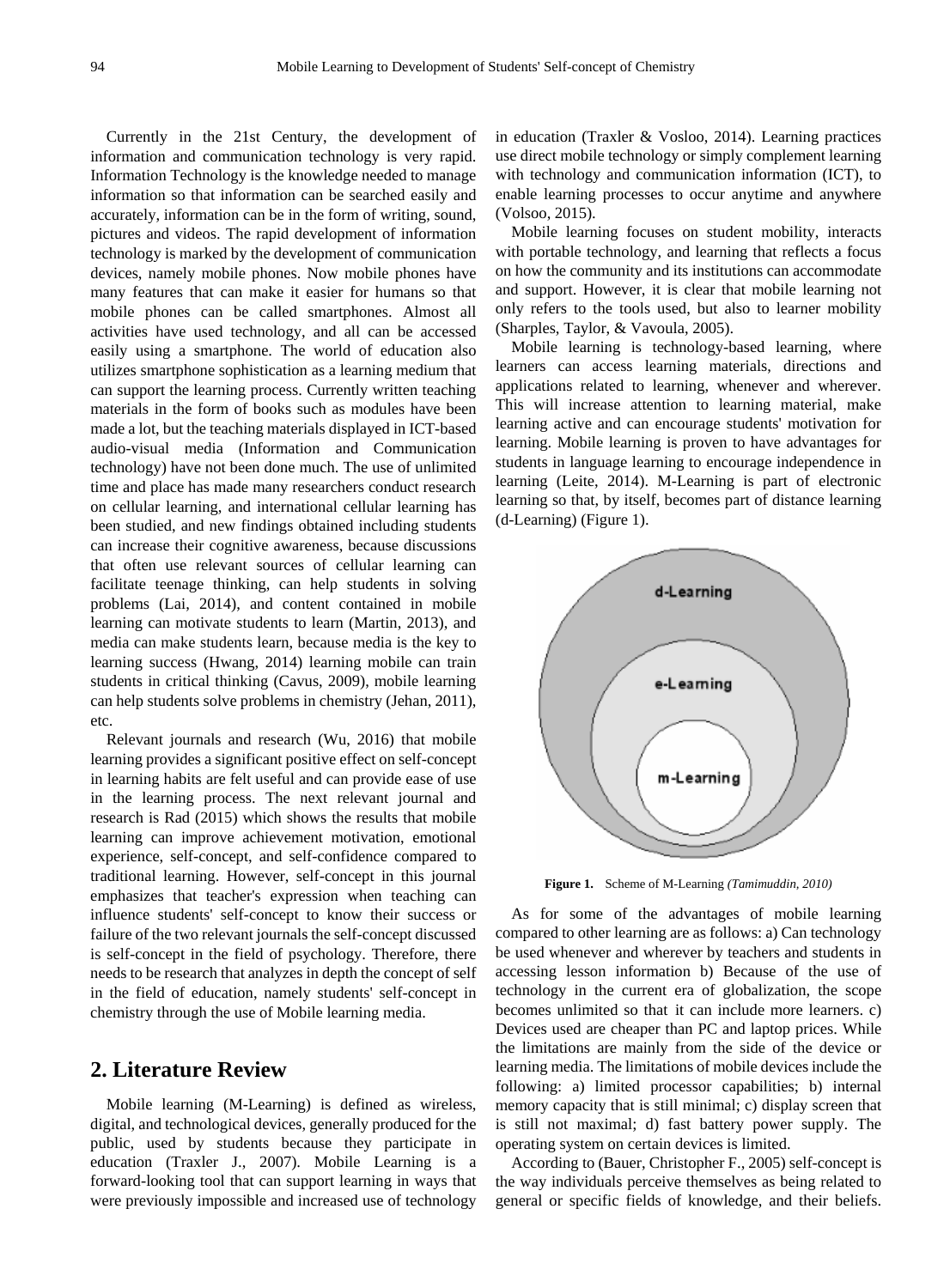Meanwhile, according to Henderson and Dweek (in Clara, 1993), the concept of self in the academic field for the first time refers to the individual's perception of competence or ability in the academic field. Academic self-concept is basically a basic force that energizes and directs individuals who include individual trust in themselves, see their self-image and self-esteem and their assumptions towards others in relation to their abilities and achievements in the academic field, learn and work in school, do school assignments as well as responses to academic achievement that he achieved. A positive self-concept is directly proportional to student achievement in school; this is supported by The Reflected Glory Effect theory if students have a good self-concept then learning achievement will be good too, because students have been comfortable in learning, so students are able in academic fields (Yeriezki, Sara Nielsen, and Ellen, 2015).

There are several things that will encourage students to build positive self-concepts such as positive suggestions from students, teachers who are attentive and careful in addressing each student's activities, students with positive images, and increased courage of students. So that the implementation of learning will lead to the position of the individual towards him to be positive. It is from this positive that self-development begins, as a result of learning and high trust in him who can achieve the things he aspires to. This view will greatly influence the success of student learning, or other impacts of negative external influences must be avoided (Wahyuningsih, 2010).

# **3. Methodology/Materials**

The research method used is qualitative method according to (Bogdan, 2013) that is a type of research that produces findings that are not obtained by statistical procedures or other tools of quantification. Qualitative research is an inquiry (discovery process) approach. Which is useful to explore and understand a phenomenon and characteristics of qualitative research seen regarding research stages (Rianti, 2017).

This research was carried out in Class X with a total of 31 students in the even semester of 2017-2018 school year. When the research was conducted from December 2017 to June 2018, using qualitative research procedures with the paradigm of Interpretivism, namely a perspective that is based on the goal to understand and explain the social world from the eyes of respondents involved in it. Data obtained through several ways of collecting data, including:

- The research instrument in the form of a chemical self concept inventory sheet (CSCI) which has been modified in the form of an instrument in the form of statements about students' perceptions of chemistry learning, according to (Yeriezki, Sara Nielsen and Ellen, 2015) instruments are arranged in writing and using a Likert scale with alternatives 1 to 7 answers, if you do not agree that 1 to very agree that is number 7.
- Interview. Which contains 10 questions that will be asked to some students about the impression of carrying out learning with mobile learning, the implementation of learning with mobile learning media, the ability of students in understanding the material, the convenience of students in the learning process when using mobile learning and students' perception of the usefulness of mobile learning in solving problems chemistry. Interviews were conducted on several students who in particular had negative chemical self-concepts and some students who had positive chemical self-concepts.
- Observation, carried out by the teacher as well as researchers to observe the implementation of learning using mobile learning media. Observations include learning interaction, student interaction, ability, comfort and ability to solve problems in the learning process. Observations were carried out by researchers and two observers, namely fellow researchers. The Observer will fill in the observation sheets provided during the Learning Activities.
- Reflective Journal aims to determine students 'responses regarding the learning process of each meeting and how students' chemical self-concept by giving questions that have been directed, as well as the views of researchers on the learning process called the reflective research journal.

## **4. Results and Findings**

The results of the research were obtained from four types of findings that are percentage of chemistry self-concept instruments, observation sheets, reflective journals, student interviews and the results focus on four indicators of chemistry self-concept. The following is the percentage of the chemistry self-concept instruments presented in the table below: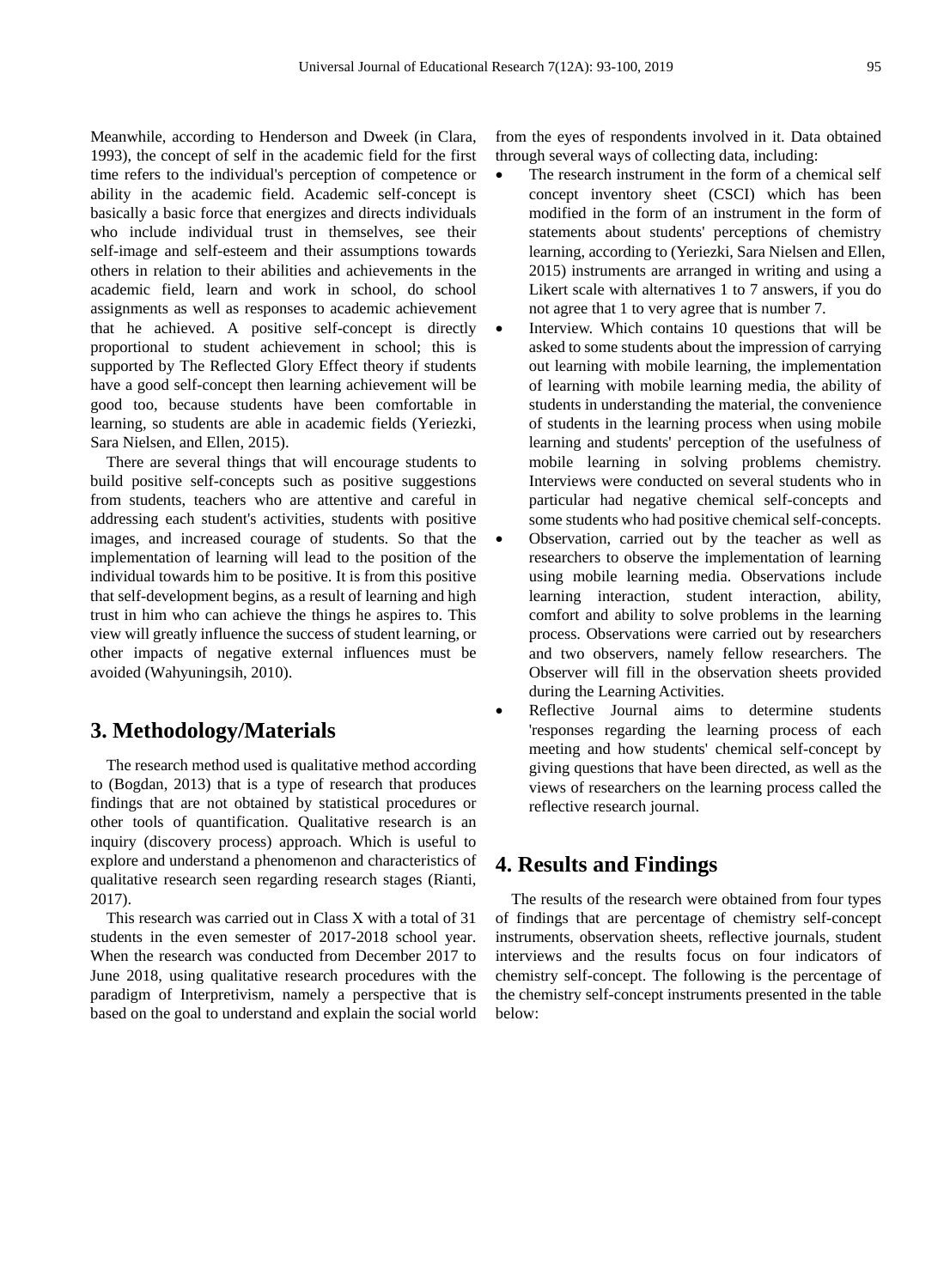| No             | <b>Statement</b>                                                                                                 | Percentage | <b>Information</b>                       |
|----------------|------------------------------------------------------------------------------------------------------------------|------------|------------------------------------------|
| $\mathbf{1}$   | I participated in discussions with school friends on the topic<br>of chemistry using the help of mobile learning |            | $(+)$ , <i>Chemistry</i>                 |
| $\overline{2}$ | I am working on interesting and challenging chemical<br>questions with the help of mobile learning               | 90.3%      | self-concept                             |
| 3              | When I experience difficulties in the chemical material, I<br>always do it well                                  |            |                                          |
| $\overline{4}$ | I enjoy chemistry when using mobile learning                                                                     | 74,1 %     | (+), Academic Enjoyment<br>self-concept  |
| 5              | I understand chemistry after using mobile learning                                                               | 96,7%      | (+), Academic Capability                 |
| 6              | I got good grades after using mobile learning                                                                    |            | Self-Concept                             |
| 7              | I was able to convey an event                                                                                    | 54.8%      | $(+)$ , Problem-Solving<br>self-concept  |
| 8              | I am not passionate about chemistry even though I have used<br>mobile learning                                   |            |                                          |
| 9              | I am hesitant to take chemistry lessons even though I have<br>used mobile learning                               | 9,67%      | $(-)$ , <i>Chemistry</i><br>self-concept |
| 10             | I feel depressed if I study chemistry even though I have used<br>mobile learning                                 |            |                                          |
| 11             | I have difficulty understanding chemistry despite using<br>mobile learning                                       |            |                                          |
| 12             | I am not interested in chemistry even though I have used<br>mobile learning                                      | 25,9%      | (-), Academic Enjoyment<br>self-concept  |
| 13             | I have never received good grades, even though I have<br>learned to use mobile learning                          | 3.3%       | (-), Academic Capability<br>self-concept |
| 14             | I am not able to solve problems despite using mobile learning                                                    | 45,2%      | (-), Problem-solving<br>self-concept     |

|  |  |  |  |  | Table 1. Percentage Indicators of Chemistry Self-Concept |
|--|--|--|--|--|----------------------------------------------------------|
|--|--|--|--|--|----------------------------------------------------------|

The result from observation sheet:

- 1. Chemisrty self-concept: *"Students in groups play an active role in practicum activities and form collaboration between students (January 22, 2018)"*
- 2. Academic enjoyment self-concept:

"*All groups enjoy the learning process (January 15, 2018). Students were very enthusiastic when the quiz took place (February 5, 2018)* "

3. Academic cappability self-concept:

"*Students understand the questions posed by this, which can be seen from the answers given by students (January 22, 2018). Students' focus is seen from the questions given by the teacher, and students understand the material presented by the teacher (January 29, 2018)*"

4. Problem solving self-concept

"*Interaction between groups at the time of presentation (there are objections/additions) is good, and students answer well, and there are some who have different answers so that they can complement each other (15 January 2018). Students can explain the answer well and smoothly (15 January 2018).* "

The result from reflective journal:

1. Chemisrty self-concept: "*The concept of chemistry regarding group participation is quite good, but there are still some*  *students who have not been active in the group (15 January 2018) and group participation at this meeting is better than the previous meeting (January 29, 2018)*"

2. Academic enjoyment self-concept:

*"Students are very interested and enthusiastic in practicum because students can prove their material in books and videos on mobile learning with these activities (January 22, 2018). Students enjoy the learning process even though the material is classified as difficult but with mobile learning (January 29, 2018) "*

3. Academic cappability self-concept:

*"Understanding the material of students is still not well marked by there are several students individually who have not understood the questions from researchers. However, students can work on LKPD and can practice the questions given by researchers with the help of mobile learning. Students are enthusiastic in trying test simulations on mobile learning (January 15, 2018). Students' learning abilities are quite good because the test simulation (which was given before) students become often practice questions. Test simulation results are quite well marked by only 3-4 students who have the lowest simulation score (February 5, 2018) "*

4. Problem solving self-concept

*"Problems arise during practicums such as the nature of the rainwater solution that students get different*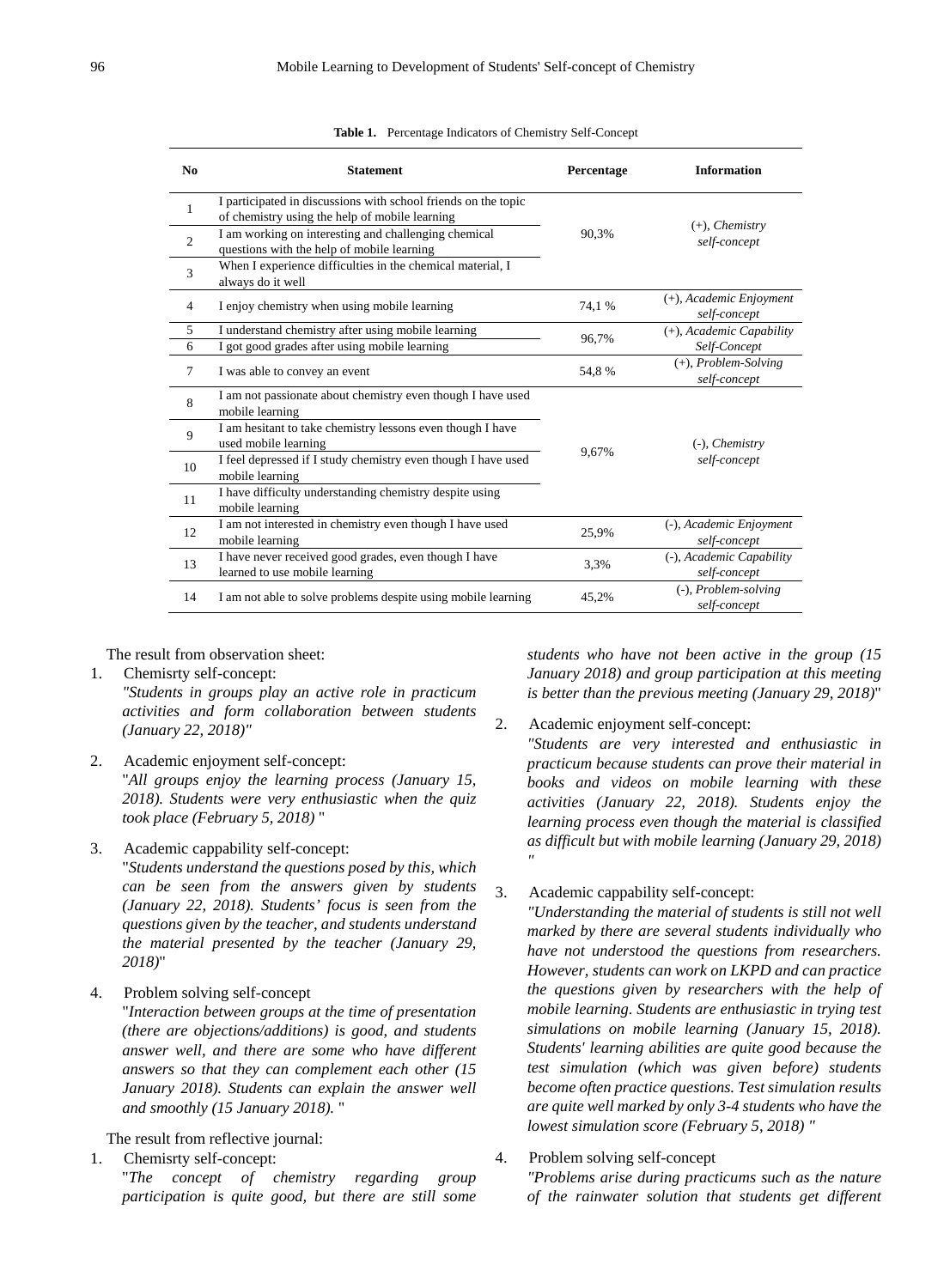*"*

*results and work tools does not run well students initiative to solve problems by replacing lights/batteries / re-assembling tools to find out what errors occur in the lab (January 22, 2018). There is a problem with the discrepancy between mobile learning and books regarding the development of the concept of reduction and oxidation. Students are asked to find answers to the actual development of the concept. (January 29, 2018) "*

The result from student interview:

#### Chemisrty self-concept:

- $R = Researcher$ ;  $S = Students$
- $R =$  "in this material is there something difficult for you?"
- $S = "yes, I haven't memorized the terms of the oxidation$ number. So, I still not able to determine what elements the oxidation number is looking for. However, there is no difficulty with electrolyte solution material. "
- $R =$  "is there any difficulty in memorizing the terms of the oxidation number?"
- $S = "I$  am lazy to see books with pages making me feel bored."
- $R =$  "then, whether the media I provide can help you understand oxidation number? "
- $S = "yes, help! Before there was mobile learning, I felt$ bored quickly, but because there is now a medium that can be brought wherever and whenever and the contents of the material are concise, I become excited about learning. "
- $R = "Ahhamdullilah$  ... are there any other influences that you feel like a sense of doubt and pressure on chemistry learning after using mobile learning media?"
- $S =$  "there must be, I used to feel hesitant to study chemistry and felt depressed when studying chemistry because I did not understand the material, but because now I can study wherever and whenever and the simple material content makes me often learn. However, the teaching factor also affected me in studying chemistry. If getting a good teacher, I feel even more uncertain and depressed in learning chemistry. "
- Academic enjoyment self-concept:

 $R =$  Researcher;  $S =$  Students

- $P = "$ do you think that learning with mobile learning can provide a sense of comfort in learning chemistry?"
- $S =$  "yes, learning to be not sleepy. Because there is a little music. "
- $R =$  "besides music, what else makes you feel interested in learning with mobile learning?"
- $S =$  "hm ... the contents of the material that has been made into a coin make me feel easy to read and also the image makes me interested in learning

about mobile learning "

• Academic cappability self-concept:

- $R =$  Researcher;  $S =$  Students
- $R =$ "why is water a good solvent?"
- $S =$  "because water has two poles which are poles  $H +$ and OH- so it can dissolve acidic, basic or neutral compounds."

*"Yes (understand), because in mobile learning the material has been summarized like a summary in the book. I understand it faster, so I can memorize quickly ...*

(Student interview 04, March 22, 2018)

*"Yes, several times I use mobile learning, it can make it easier for me to work on chemical problems."*

(Student interview 15, 22 March 2018)

*"A little help. But it's more helpful to use a textbook. Because there are many examples of questions + explanations that I can apply when I encounter chemical problems. "*

(Student interview 03, March 22, 2018)

*"Before, the value of me was rich just like that but now using mobile learning is good ..."*

(Student interview 02, 22 March 2018)

#### • Problem solving self-concept

 $PS = students$  who are prescribed;  $S = Students$ 

- $PS =$  "in practicum activities, the result of rainwater is nonelectrolyte."
- $S12$  = "the result that our group can get rainwater is an electrolyte solution because rainwater is the result of electrolytic evaporation of seawater because in the sea there is a mineral."

*"For video problems, it helps because it can be played repeatedly so that you can understand and video as a reference in practicum activities."*

(Student interview 03, March 22, 2018)

*"Yes, because the video explains how to test electrolyte and non-electrolyte solutions and it is easy to know the classification of electrolyte and non-electrolyte solutions."*

(Student interview 05, March 27, 2018)

Learning Implementation with Mobile Learning:

The study was conducted once a week, with learning time (3 x 45 minutes) for four meetings. Each learning exercise was carried out an observation of four indicators of chemical self-concept according to Nielsen and Yezierski who were fighting for students. The results of observations will be recorded in observation sheets of observers and researchers. Learning activities in this study used cooperative learning models, and obtained results: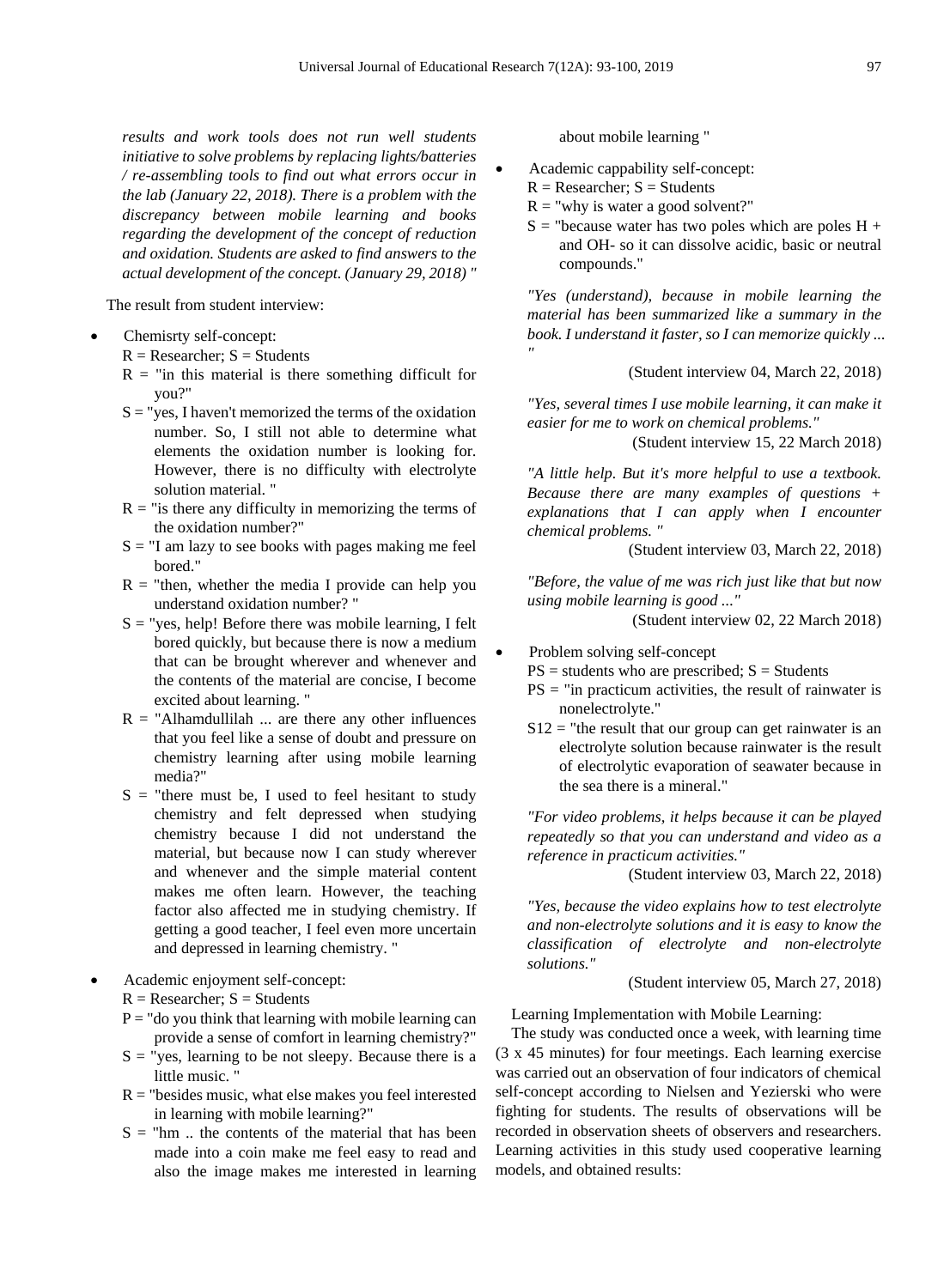

**Figure 2.** Analysis of Students' Self-Concept Chemistry in the Implementation of Mobile Learning Media

Students' cognitive awareness can be improved because frequent discussions with other students and relevant sources can be obtained from mobile learning and the internet. Thus, it can be considered that mobile learning can facilitate the thinking of youth development (Lai, 2014). In the indicator of chemical self-concept based on the results of the questionnaire, students agree on chemistry learning using mobile learning media. But at meetings that do not use mobile learning the group's contribution has not been well developed, each student is still considered less active in his group, besides that the chemical self-concept that has not developed well especially on reduction and oxidation material so that students find it difficult to understand chemistry, it has an impact on students towards chemistry that are feeling depressed, doubtful and a sense of enthusiasm of students. After being analyzed, the discussion process between students in the group can run well and students can answer interesting and challenging chemical questions given by researchers because according to the interview results above mobile learning can help students to learn chemistry because of the nature of flexible mobile learning, the material presented in a concise and easy way to understand manner so that the students' chemical concepts can be well developed, besides that it can reduce the difficulty of understanding chemistry and can give the impression of learning chemistry well and students become passion for learning chemistry.

Technology can make students enjoy learning because the content in the technology is presented attractively so that the material is easily understood and this learning takes place effectively and can motivate students to learn (Martin, 2013).

In the indicator of academic enjoyment self-concept, students agree on chemistry learning using mobile learning. Based on the results of interviews and observations it was found that the convenience of learning with mobile learning can be considered as providing comfort when the learning process is carried out. If, the feeling of learning pleasure has been formed in students, then there is no feeling of stress, doubt and lack of enthusiasm in the learning process ,so that the cognitive aspects of students in learning can work well.

Whereas from learning abilities, mobile learning applications provide opportunities to help students learn better because learning tools (media) are one of the keys to successful learning (Hwang, 2014). In this indicator the research is the students' understanding of the chemistry materials, based on the results of the observation, it was found that at the beginning of the meeting students had not yet marked a good focus on learning, but for the next meeting, students began to understand the material. According to the interview results, students' comprehension skills can be trained and improved with the help of test simulations contained in mobile learning, but in mobile learning the material for electrolyte and redox solutions has the weakness, there is no discussion content if students are wrong doing the question. For this reason, the researcher held a quiz taken from a simulation question with the aim to see the answers and analysis of students. The score on the simulation test can be used as a benchmark as a result of students' understanding of the material , students have low self-concept chemistry and learning abilities, while students who have the highest score have good learning skills. This is because media learning can be used flexibly, students can try questions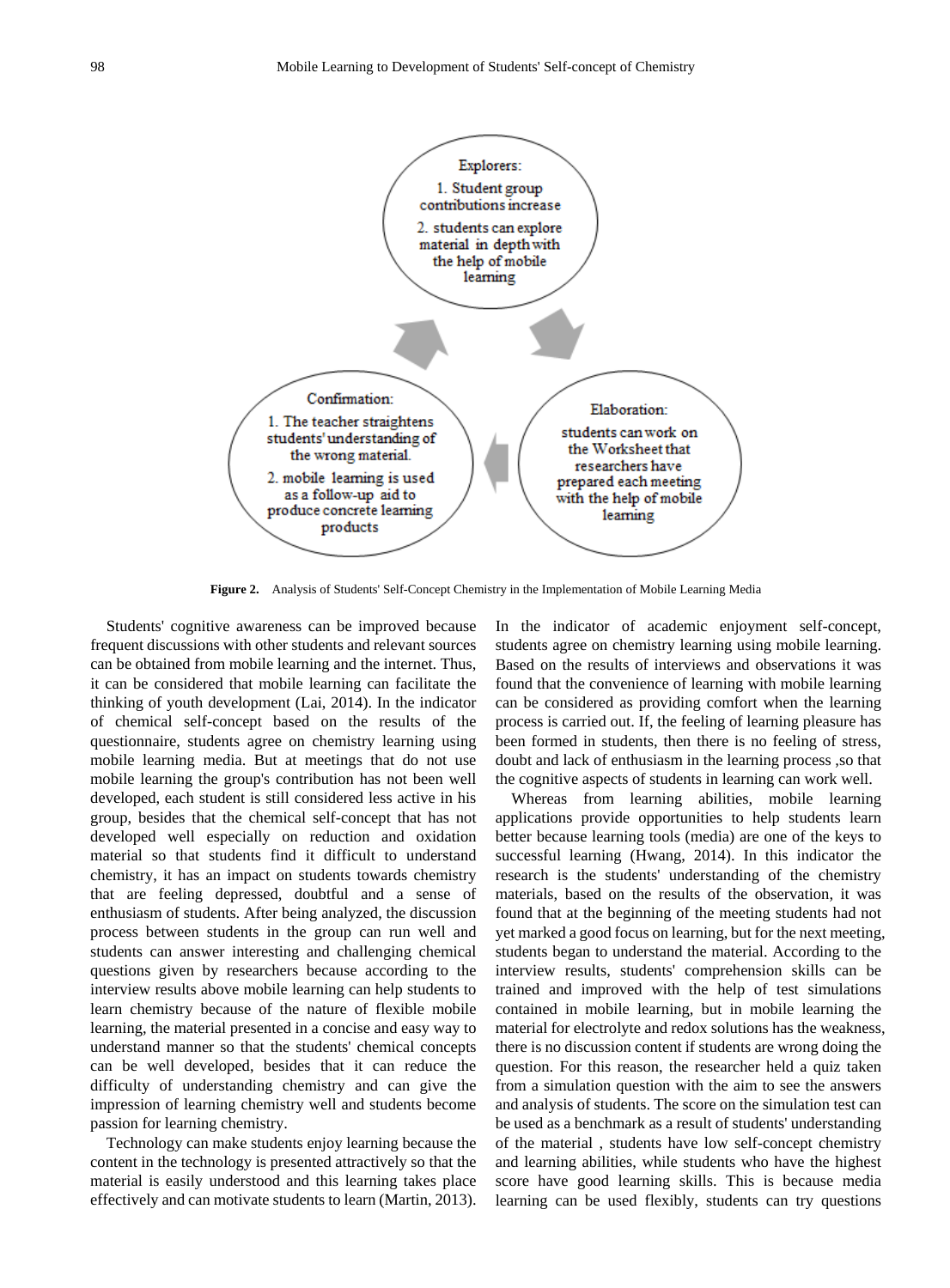repeatedly to get satisfactory grades so that students' understanding of the material can be awakened and students can enjoy the learning process.

When chemistry self-concept, academic enjoyment self-concept and academic capability self-concept are positive, students can be to solve a problem, it can be seen from the discussion group. Students who have been given problems by the researcher to each group will discuss and present other groups from the results of the discussion. After the presentation, there are other students who will refute because of incompatibility with the results obtained and there are those who add so that they will get new findings about the problem. In addition, the practical skills of students in solving problems are also found, for example when designing electrical conductivity tools students are assisted with videos contained in mobile learning without requiring internet data anymore, so when students are wrong in assembling the tools students can see the incompatibility of the results with the video . Videos in mobile learning can provide good assistance in solving problems, but the duration of time that is too fast becomes a weakness of mobile learning. A mobile learning process that can continuously improve the ability to solve problems is deeper (Lai, 2014).

# **5. Conclusions**

The students' self-concept of chemistry on the use of mobile learning media can be analyzed from four indicators, namely Chemistry Self-Concept Indicator, which is due to group learning that makes the discussion process run well so that the existence of student learning groups that have low Self-Concept Chemistry is increasing because of joining a friend who has a high Chemistry Self-Concept. Mobile learning media can minimize learning difficulties in chemistry because the material in mobile learning is concise, easy to understand, and flexible (does not have to carry books) which makes students' enthusiasm to learn chemistry high so students can do chemistry learning well. As for the indicators of learning convenience, the existence of mobile learning media makes students interested in learning chemistry because of the appearance, images, and music found in mobile learning.

Academic capability self-concept indicators develop after the use of mobile learning media due to a test simulation that is useful to train students' understanding of non-electrolyte and Redox electrolyte solution material, and test simulations contained in mobile learning can be used whenever and wherever making students practice frequently so that students' school grades, especially in chemistry, can be better. The last indicator is an indicator of problem-solving self-concept ability, and students' skills in solving problems develop after the use of mobile learning media, especially regarding practical videos that help students to solve chemical problems when practicum activities other than the consequences of mobile learning.

### **Acknowledgements**

This research report was made possible through funding received from the Directorate Research Ministry of Research, Technology, and Higher Education. The authors would like to thank colleagues, Research Institution and Department of Chemistry Education Universitas Negeri Jakarta.

## **REFERENCES**

- [1] Bauer, Christopher F. (2007).. Beyond "Student Attitudes": Chemistry Self-Concept Inventory for Assessment of the Affective Component of Student Learning. *Journal of Chemical Education,* Vol. 82, No 10.
- [2] Bogdan, B. a. (2013, December ). *Tujuan Penelitian Kualitatif*. Penelitian http://Belajarpsikologi.com/metode-penelitian-kualitatif
- [3] Cavus, N. & UzunBoylu H. (2009). Improving critical thinking skills in mobile learning. *Science Direct,* 434-438.
- [4] Ciampa, K. (2014). Learning in a mobile age : an investigation of student motivation. *Journal of Computer Assited Learning,* 82-96.
- [5] Cotton, K. (2001, APRIL monday). *Building Positive Student Self-Concept.* Retrieved from School-Improvement-Research -Series: http://educationnorthwest.org/sites/default/files/BuildingPosi tiveStudentSelf-Concept.pdf
- [6] Huang, C & Yang, S. et al. (2016). Effects of Situated Mobile Learning Approach on Learning Motivation and Performance of EFL*. Educational Technology and Society.* Vol. 19, 263-276.
- [7] Hwang, G. J. (2014). Applications, impacts and trends of mobile technology-enhanced learning: a review of 2008-2012 publications in selected SSCI journals. *International Journal of Mobile Learning and Organization,* 83.
- [8] Jehan, M. (2014). Develop Classroom Management Skills Of English. *International Journal of English Language Teaching,* Vol. 5, Isusue 3, 41-69.
- [9] Lai, C. L. (2014). Effects of mobile learning time on students' conception of collaboration, communication, complex problem-solving, meta-cognitive awareness and creativity, 276.
- [10] Leite, B. S. (2014)*. "M-Learning : The use of Mobile Devices As A Dicdactic Tool In Teaching of Chemistry". Journal Chemistry Education,* Vol. 22 No. 3.
- [11] Martin, F. (2013). Here and now mobile learning: An experimental study on the use of mobile technology, 68.
- [12] Midle Camp, Kean. (2001). *Panduan Belajar Kimia Dasar.* Jakarta: Gramedia.
- [13] Rad, M. Rezaei, M. (2015). Psychological aspect effetiveness mobile learning in higher education. *International Journal of Educational and Psychological Researches,* 199.
- [14] Rau, P. (2008). Using mobile communication technology in